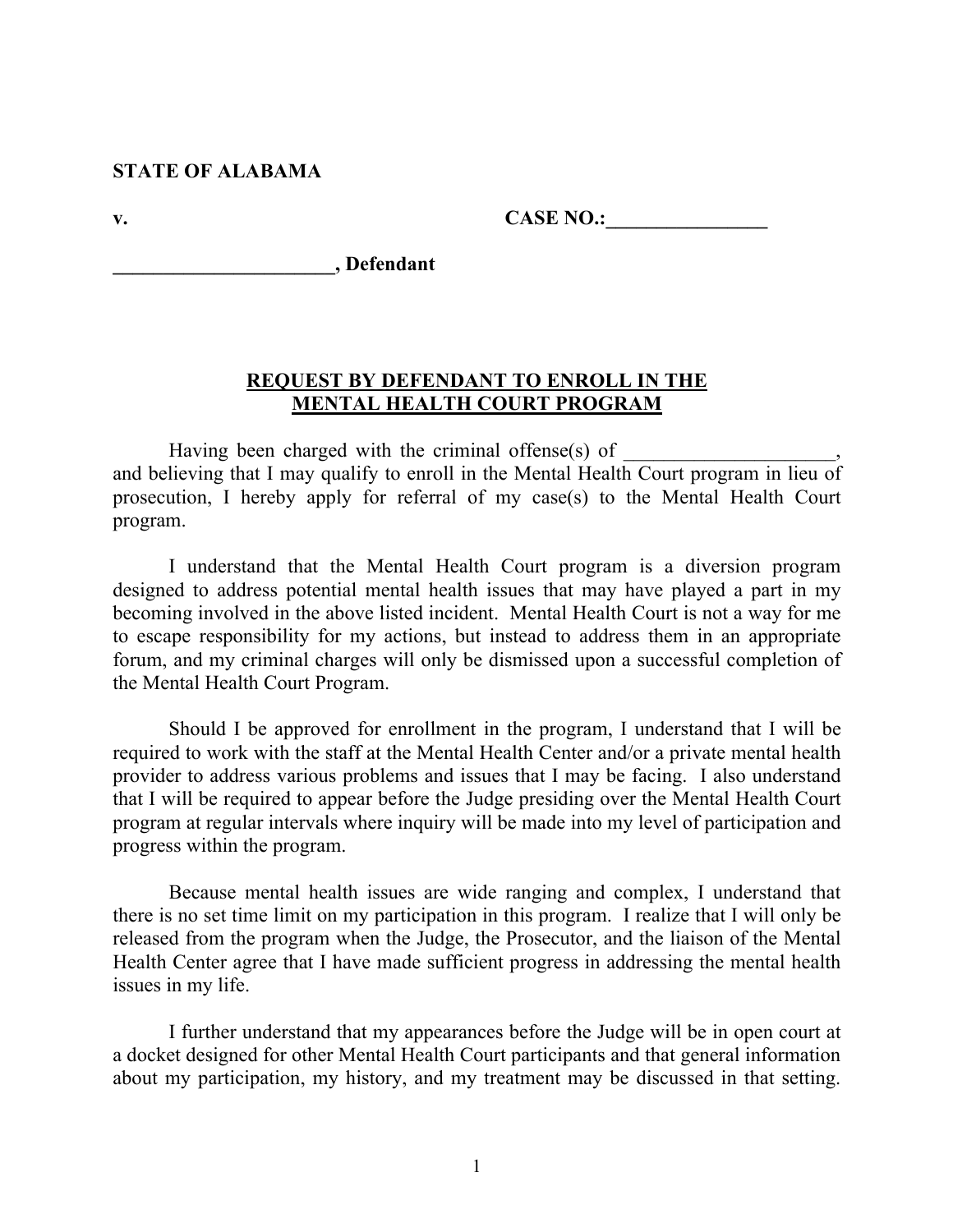Of course, every effort will be made to avoid discussion of extremely private, embarrassing, or sensitive information in that forum.

I further understand that I am requesting to participate in the Mental Health Court program to address my mental health issues not to avoid dealing with issue of drug usage or dependence. I understand that drug or alcohol usage while involved in this program would interfere with the actual medications prescribed to treat my mental health issues. Therefore, I understand that usage of drugs or alcohol while in this program may result in my dismissal from the program and imposition of the original sentence.

### **In order to participate in the program, I will have to:**

- (1) Meet eligibility requirements;
- (2) Plead guilty to the underlying charges;
- (3) Be sentenced on that charge, the execution of that sentence withheld until the successful completion or termination from the program;
- (4) Make a full disclosure concerning the involvement in the crime(s) I have been charged with;
- (5) Give permission to the Mental Health Center, its affiliates and/or my private providers to release any pertinent information to the Judge, the Prosecutor, and any other agent or official designated by the Court that may relate to my participation in the program, even if this information would normally be protected by privacy rules or regulations.
- (6) Attend court as required by the Judge;
- (7) Attend all doctor's appointments and appointments with therapists;
- (8) Cooperate fully with Mental Health Center liaisons to Mental Health Court, including case managers and social workers;
- (9) Comply with all Mental Health Court Rules.
- (10) Reside in Madison County, Alabama.

## **IT IS ALSO UNDERSTOOD THAT INFORMATION PROVIDED DURING A MENTAL HEALTH COURT PROCEEDING OR IN THE COURSE OF TREATMENT MAY NOT BE USED AGAINST THE DEFENDANT IN SUBSEQUENT CRIMINAL ACTIONS.**

*I have read and understand the above information and agree with the above cited rules and policies. I also hereby give permission to the entities involved in the Mental Health Court program, including the Judge, the Prosecutor, the staff of the Mental Health Center, its associates, my private physician and/or psychiatrist, counselor, any probation officer or other official, and my attorney to disclose and discuss relevant information about me as it pertains to my participation in this*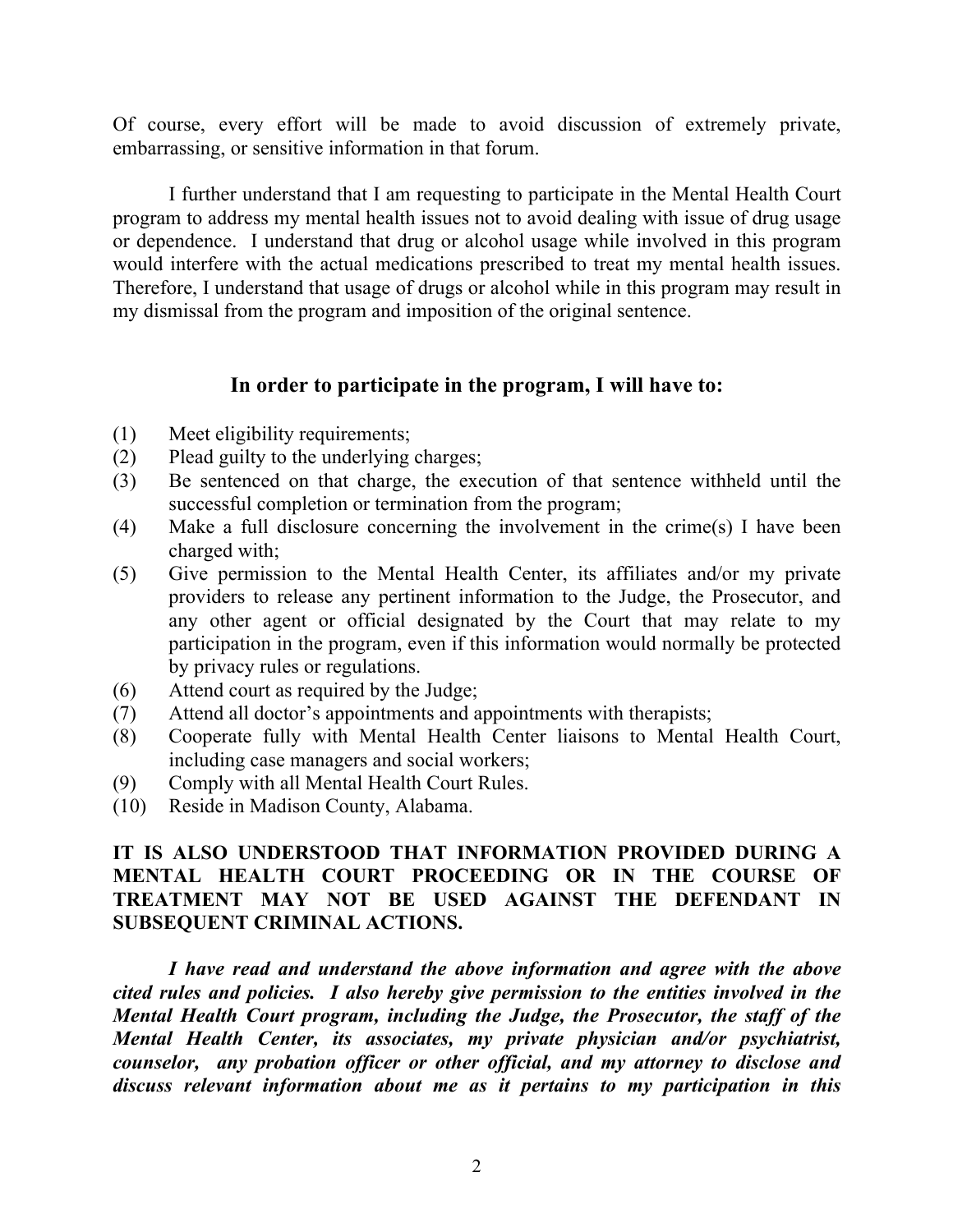*program. I understand that this information may include otherwise private information regarding my diagnosis, treatment, criminal history, and the like.*

## DEFENDANT

The Defendant read, acknowledged and signed the above statement in the presence of the undersigned Defendant's attorney and/or the prosecutor, this the day of \_\_\_\_\_\_\_\_\_\_\_\_\_\_\_\_, 20\_\_\_\_.

DEFENDANT'S ATTORNEY PROSECUTOR

 $\mathcal{L}_\text{max}$ 

Defendant is approved for mental health court enrollment on this the day of \_\_\_\_\_\_\_\_\_\_\_\_\_\_\_\_, 2020

PATRICIA DUNN DEMOS SPECIALLY APPOINTED CIRCUIT COURT JUDGE

Application received by Mental Health Court Staff: \_\_\_\_\_\_\_\_\_\_\_\_\_\_\_\_\_\_\_\_\_\_\_\_\_\_\_\_\_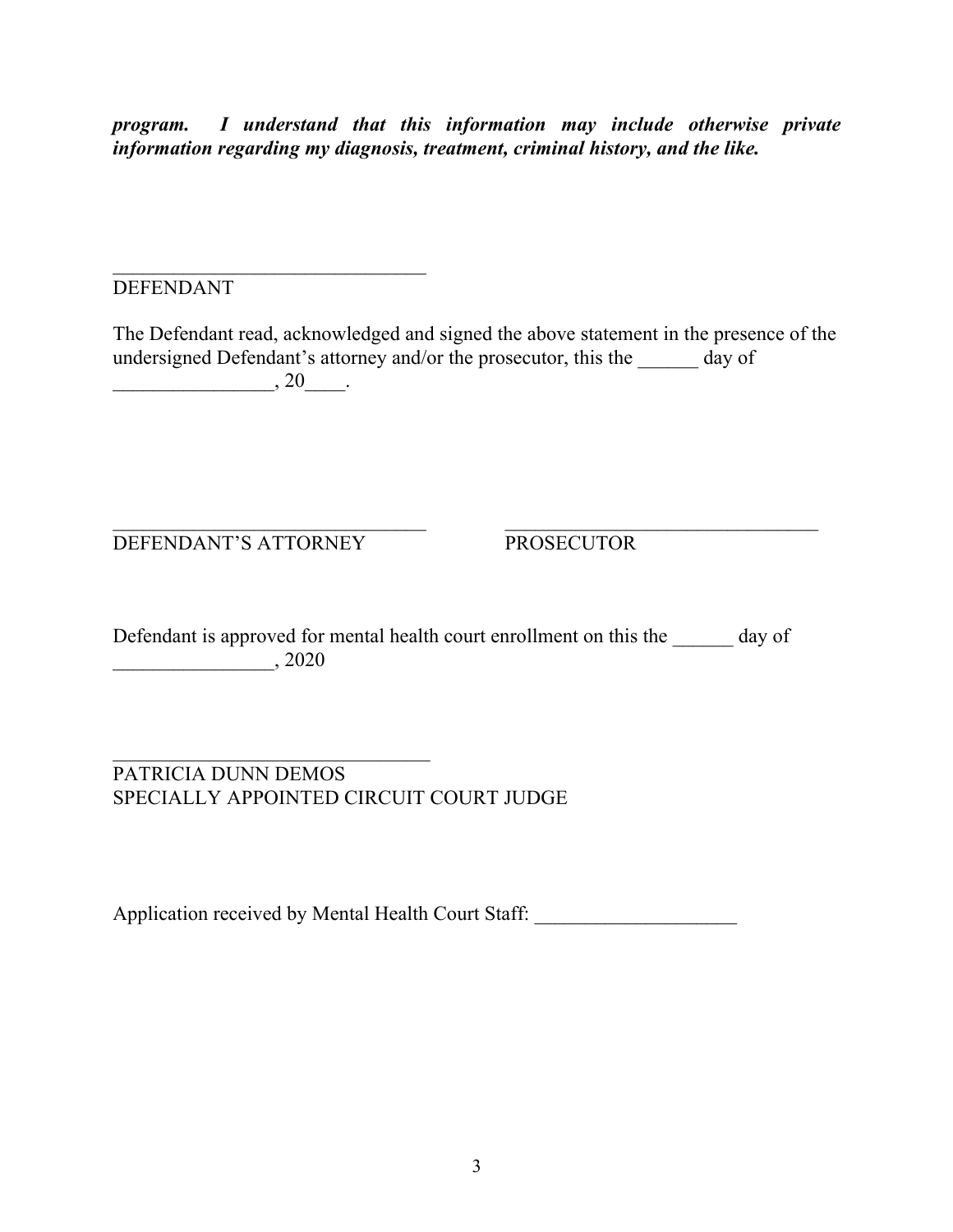### **STATEMENT IN SUPPORT OF ENROLLMENT**

The following is a statement in my own words concerning the events that led to my arrest on the current charge:

#### The following is a list of medications that I am currently taking or have taken in the recent past:

| <b>MEDICATION</b> | <b>REASON FOR TAKING</b> |
|-------------------|--------------------------|
|                   |                          |
|                   |                          |
|                   |                          |
|                   |                          |
|                   |                          |
|                   |                          |
|                   |                          |
|                   |                          |
|                   |                          |

Have you been diagnosed with any type of mental health issues in the past?

Where any medications prescribed? If so list all medications

How long ago was that diagnosis made?<br>
The same state of the same state of the same state of the same state of the same state of the same state of the same state of the same state of the same state of the same state of the

Are you currently under the care of a mental health professional?

If so, who is your doctor/therapist, including name, address and telephone number.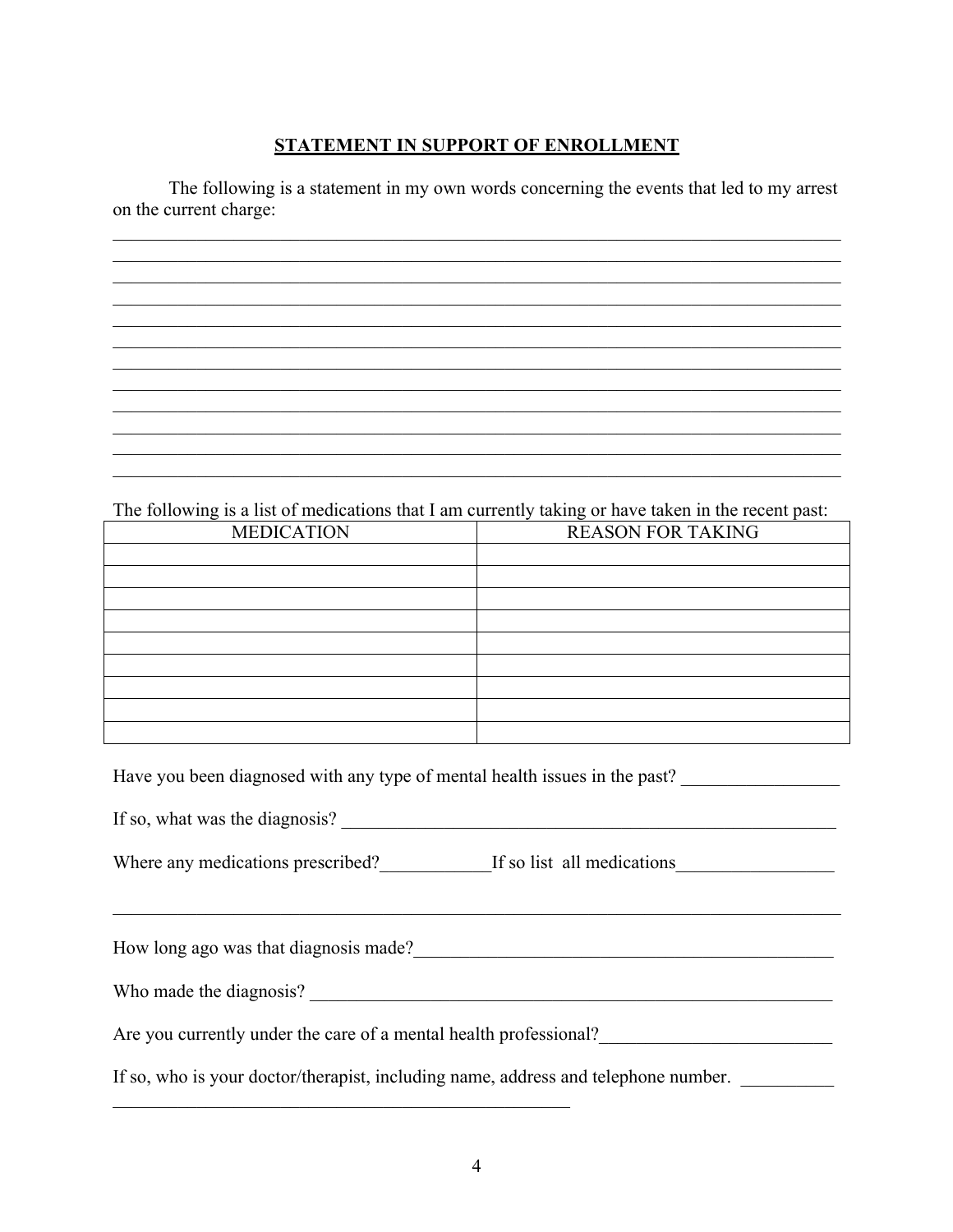## **RULES FOR ENROLLMENT AND PARTICIPATION**

- I understand that I must fully qualify for the program and that determination will be made only after I have been assessed by an associate of the Mental Health Center and/or private psychiatrist, a copy of my assessment provided to the Court and approved by the Court for participation.
- I understand that admission to the Mental Health Court Program is within the discretion of the Court.
- I understand that if I am accepted into the program, I must complete all mandates of the program, and that if I fail to do so, I will be terminated from the program and my original sentence imposed.
- I understand that enrolling in the Mental Health Court will not absolve me of the responsibility for my actions, and that I will still be financially liable to any victim(s) in cases where the Court may order me to pay restitution. If required by the nature of my case, I may be required to pay restitution while I am participating in the program.
- I understand that I must submit to urinalysis for testing UPON REQUEST of the Court. A refusal or failure to provide a urinalysis will be viewed by the Court as a positive test result and sanctions will be imposed. If a test is altered in ANY form you will automatically be terminated.
- I understand that I am not allowed to use (whether prescribed or not) narcotic medications and/or methadone while participating in this program. If I am currently prescribed these medications I agree to participate in a substance abuse treatment program and color code when placed in Mental Health Court. If I am not going to stop using these medications, I understand it is my responsibility to provide a letter from the prescriber stating (1) why it is prescribed and (2) that there is no non-narcotic alternative treatment. The letter must be submitted with this application for consideration by the Court.
- I understand that I must take any and all medications as prescribed for me by the Mental Health Center or private psychiatrist and attend all counseling and treatment as recommended.
- I understand that I must sign all authorizations for release of information requested by the Court, treatment provider(s) and other resource providers.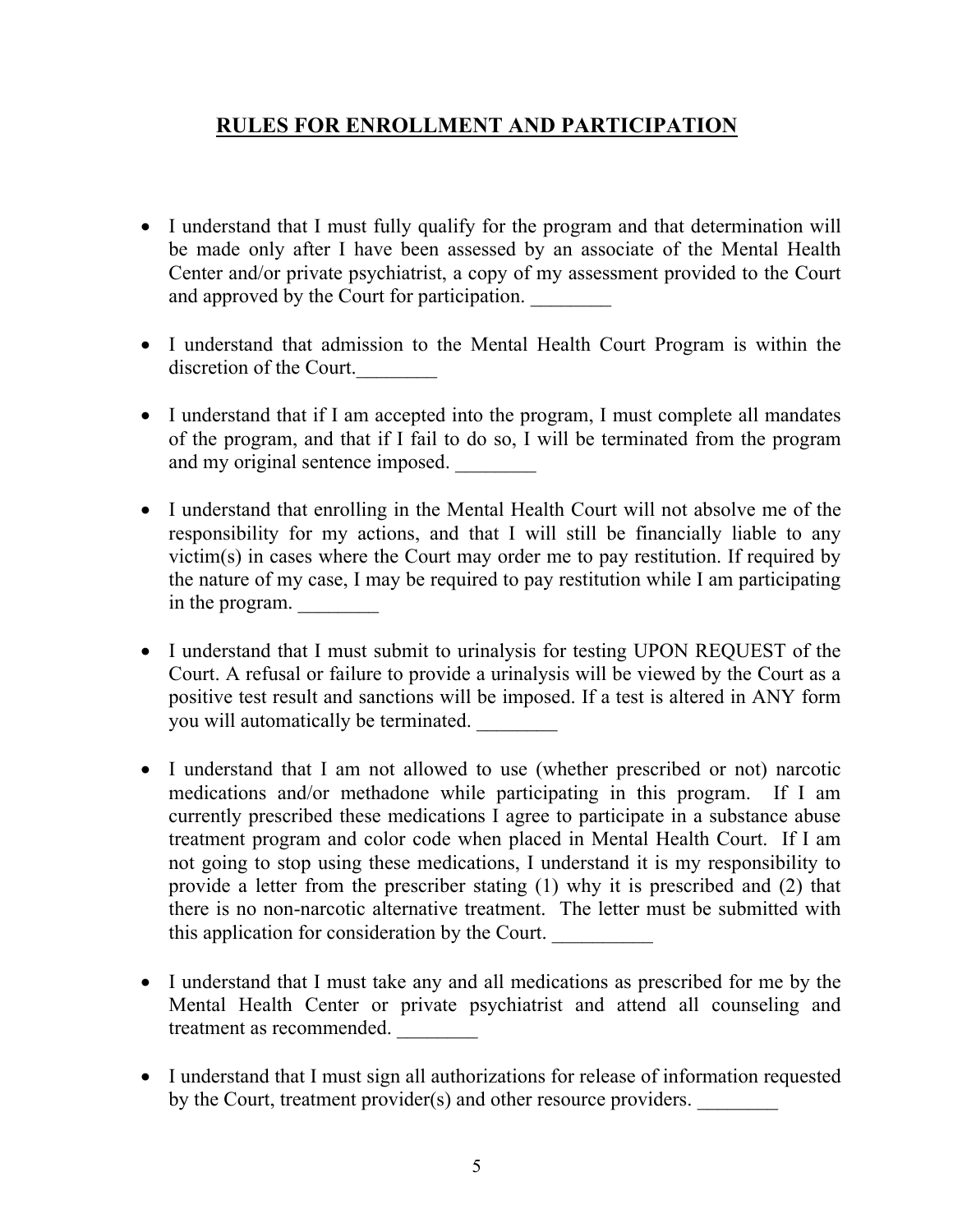# **RULES FOR ENROLLMENT AND PARTICIPATION (contd.)**

- I understand that if I am treated by a private psychiatrist and/or counselor, it is my responsibility to insure that the Court is given monthly verification of ongoing treatment and status reports from my mental health providers.
- I understand that if I successfully complete the program, the charges that brought me before the Court will be "Nolle Prossed," but that I will have to pay the costs of court, and those costs will include the cost of any court appointed attorney who may have assisted me prior to my referral to the program.
- I understand that if I do not show up to Mental Health Court on the designated dates and have not made appropriate arrangements prior to that date, I will be dropped from the program and my original sentence imposed.
- I acknowledge that the contact information provided below is true and accurate and that it is my responsibility to inform the Court of any changes in that information.
- **I understand that this packet is an application for acceptance into the Mental Health Court and that a determination of acceptance has not been made at this time. \_\_\_\_\_\_\_\_**
- **I further understand that if accepted into the program, I, or my attorney, will receive an Order from the Court advising of my acceptance and given further instructions and a beginning court date.** \_\_\_\_\_\_\_\_
- If an emergency arises and I cannot make it to court on the required date, I will make contact with the Court at (256) 532-3636 to make other arrangements. I understand that regardless of the circumstances more than 2 absences, **excused or otherwise,** will result in my removal from the program.
- Any questions concerning this application should be directed toward your attorney, the Madison County District Attorney's Office at (256) 532-3460 or Judge Demos's Office at  $(256)$  532-3636.